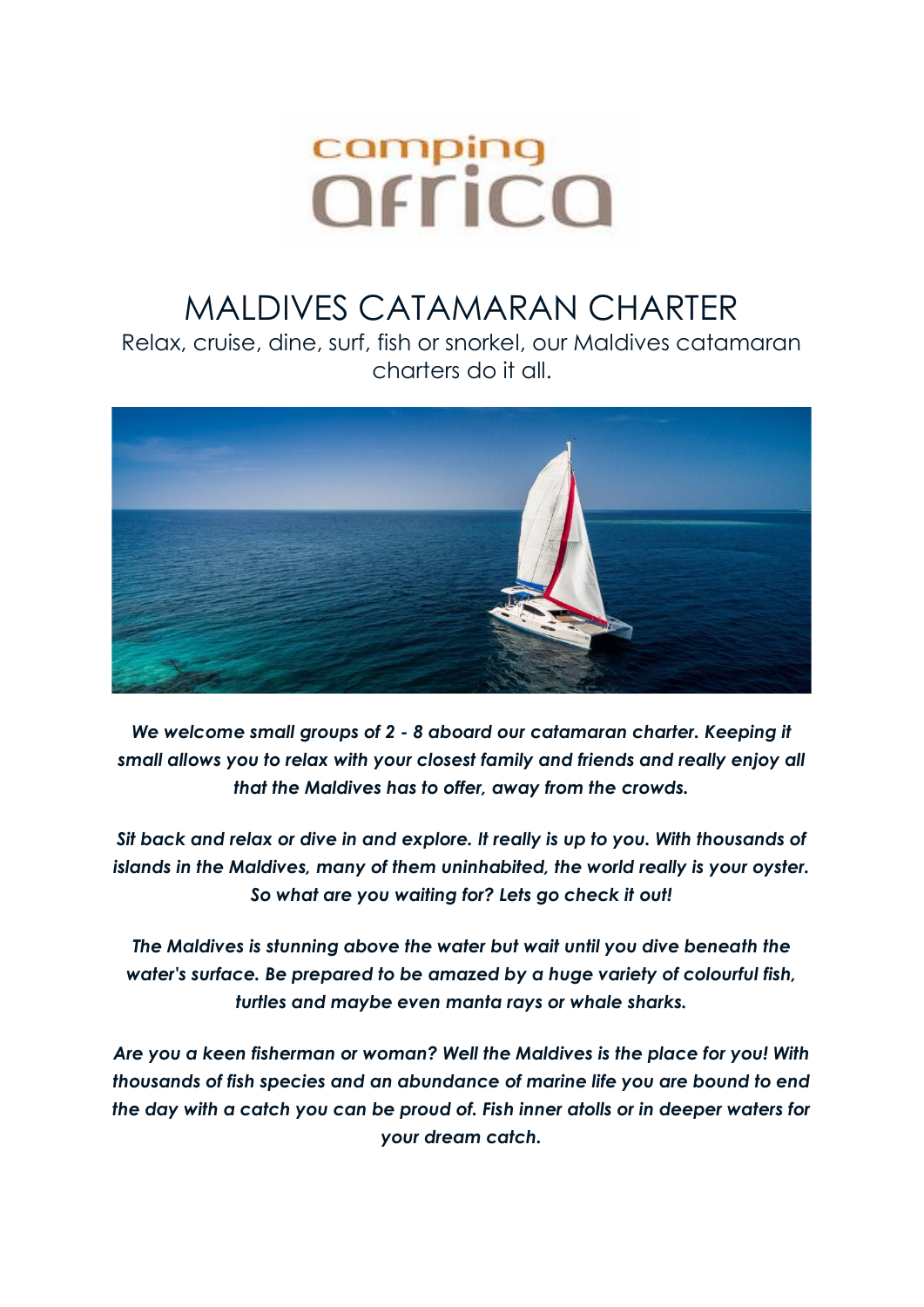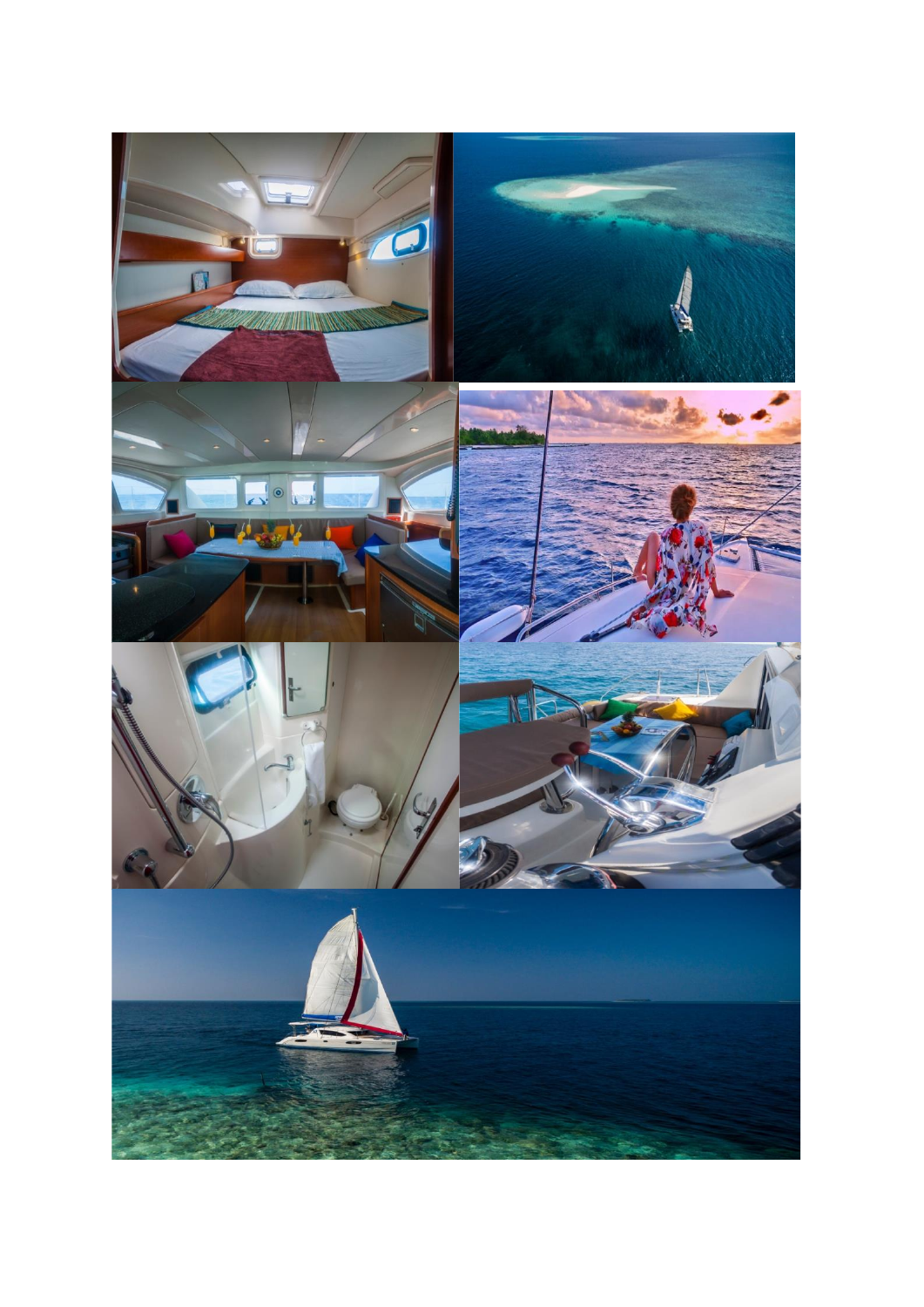## **SUGGESTED ITINERARY:** Alif (Ari) Atoll Itinerary (8 Days/7 Nights)

#### **Day 1: Hulhumale Lagoon – Banana Reef – Kohdhipparu – 3h30 (14.2NM)** Embarkation in the lagoon of Hulhumale' at 2pm, after a 20 min transfer by boat from the international airport of Male'. After 30 min. sailing, arrival at Banana Reef (North Male' Atoll) a superb snorkeling site where you will certainly see manta rays. Set sail towards the Ari Atoll and anchorage in the lagoon named Kohdhipparu (3 hours) where you will spend the night.

## **Day 2: Rasdhoo – 4h00 (21.3NM)**

After 4hours of sailing you will arrive at Rasdhoo a local island where you can enjoy the local life style while having tea, coffee or cold drinks at the local coffee shops located in front of the port. After snorkeling in the lagoon and exploring the area you will spend the night in the lagoon of Rasdhoo.

## **Day 3: Genburugau – Dhigga – Fesdhoo – 5h00 (21NM)**

Sail for 2h30mins and arrive to a beautiful snorkeling site named Genburugau. After 1h45mins sailing lunch at Dhigga, a reef with an abundance of marine life and corals. Sail for 45mins and the night will be spend in the Lagoon of Fesdhoo.

## **Day 4: Moofushi – Enboodhoo – Rahddhiggaa – 3h30 (16.5NM)**

Sail for 2 hours to arrive at the lagoon of Moofushi. After 45mins sailing arrive at the uninhabited island Enboodhoo where you can explore the island's natural beauty by taking a tour around the island, snorkel or relax on the beach. Sail for 45mins to the picnic island Rahddhiggaa where you can enjoy the beach or snorkel with colourful fishes and abundance of marine life in the surrounding lagoon. The night will be spend in the lagoon of Rahddhiggaa.

# **Day 5: Theluveligaa – Dhangethi – 2h45 (14.5NM)**

Sail towards Theluveligaa for 45mins to a beautiful reef with colourful corals and fishes, sail for another hour to arrive at the picnic island Theluveligaa. After lunch sail for 1hour to arrive at the local island Dhangethi where you will spend the night.

# **Day 6: Maamigili – 2h30 (12NM)**

You will sail for 2h30mins and arrive at Maamigili where you will spend night. It is common for whale sharks to be seen in this area and if you are lucky you will spend the day swimming with whale sharks and spend the night in the anchorage of Maamigili.

#### **Day 7: Rihiveli Huraa – Guraidhoo – 8h45 (45.5NM)**

After 7 hours of sailing you will arrive at Rihiveli Huraa where you can enjoy the sand or swim with manta rays. Sail for 1h45mins to arrive a local island named Guraidhoo where you will spend the night.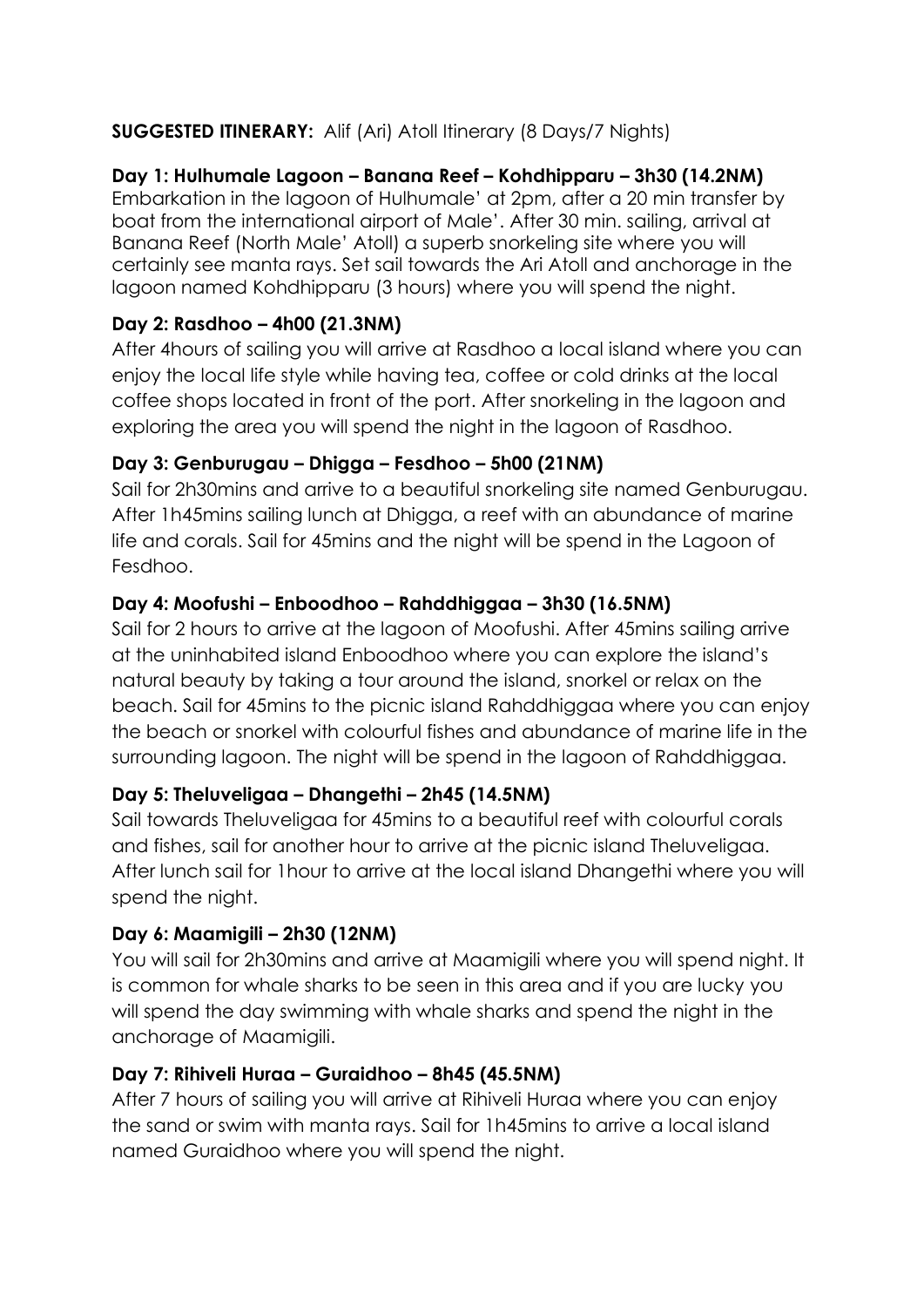#### **Day 8: Enboodhoo Falhu – Hulhumale – 4h30 (18.2NM)**

After 3h30mins of sailing you will arrive at the lagoon of Enboodhoo where beautiful marine life thrives and after that you will sail for 1 hour towards Hulhumale for disembarkation.

# **RATES:**

| May to Sep 2021 | 2 person<br>4 person<br>6 person<br>8 person | $\leq 528$ / ZAR 9,044 per night<br>$645$ / ZAR 11,047 per night<br>€ 755 / ZAR 12,930 per night<br>€ 930 / ZAR 15,927 per night            |
|-----------------|----------------------------------------------|---------------------------------------------------------------------------------------------------------------------------------------------|
| Oct to Dec 2021 | 2 person<br>4 person<br>6 person<br>8 person | $647 / ZAR$ 11,082 per night<br>$\leq 840$ / ZAR 14,388 per night<br>$\epsilon$ 990 / ZAR 16,957 per night<br>€ 1,140 / ZAR19,527 per night |

#### **All above rates are subject to 12% T-GST (Maldives Government Tax) and Green Tax of US\$6.00/€5.00 per person per night effective from 1st November 2015.**

#### **ACCOMMODATION:**

Maximum of 8 guests per charter. 4 Air-Conditioned cabins – 4 double berths, each Queen size. 2 separate facilities with heads and shower

#### **MINIMUM STA:**

- Minimum stay: From December until April: 7 nights (and weekly charters only)
- Minimum stay: From May until November: 2 nights

#### **INCLUDES:**

- Food, Crew, Skipper, Boat with filters
- Full board 3 meals, i.e. Breakfast, Lunch & Dinner.
- A mineral water bottle (free 1500ml) per person per day **or** water dispenser available.
- Surfing from 0630 to 1700 hrs.
- Local style fishing with line & baits.
- Meet & greet at the airport.
- Snorkelling & local fishing gear equipment (snorkelling gear)
- Consumables for the yacht (diesel, fuel and water).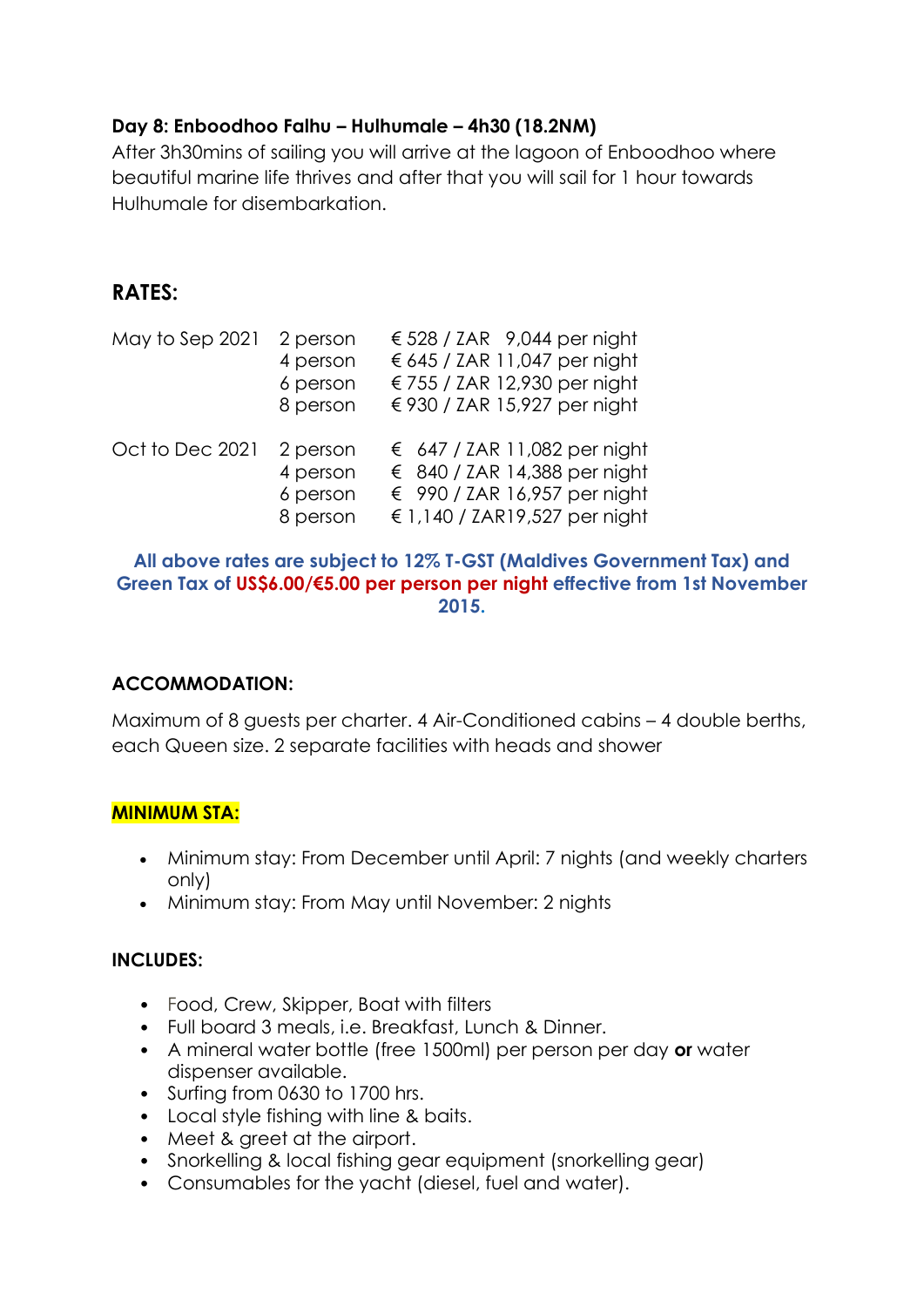- Welcome Drinks
- Birthday & Wedding Anniversary celebration with cake.
- Shopping at Male' and local islands.

#### **EXCLUDES:**

- Travel insurance for the passengers or 3rd party / passengers
- Water sports equipment (kayak).
- Transfers is charged extra USD 600 per group (airport/boat/airport).
- Kayak, diving (has to be requested in advance and can be arranged from centre en-route).
- Air fares
- Tips / Gratuities & access charges to picnic islands, hotels and resorts.
- Bar Services (Alcohol, Beverages and soft drinks).
- Tax charges (12% T-GST and Green Tax of USD 6.00 /  $\epsilon$  5.00 per person per night)
- Transfers are charged extra USD 600 / € 499 per group (Airport-Boat-Airport)

#### **SPECIFICATION: Catamaran - Sun Kissed & White Sand:**

- Make: Leopard 38/4/2
- Year: 2015
- $\bullet$  Length: 11.43 m
- Beam: 6.04 m
- Main Sail: Full batten main sail (2 reef system with mast slider system)
- Genoa: 120% Furling Genoa
- Sail Area: 991 sq ft / 92 sq m
- Displacement: 8300 kg
- Engines: 2 x 29hp Yanmar
- Electrical Circuit: 220V
- Water Capacity: 780 liters
- Diesel Capacity: 350 liters

**NOTES:**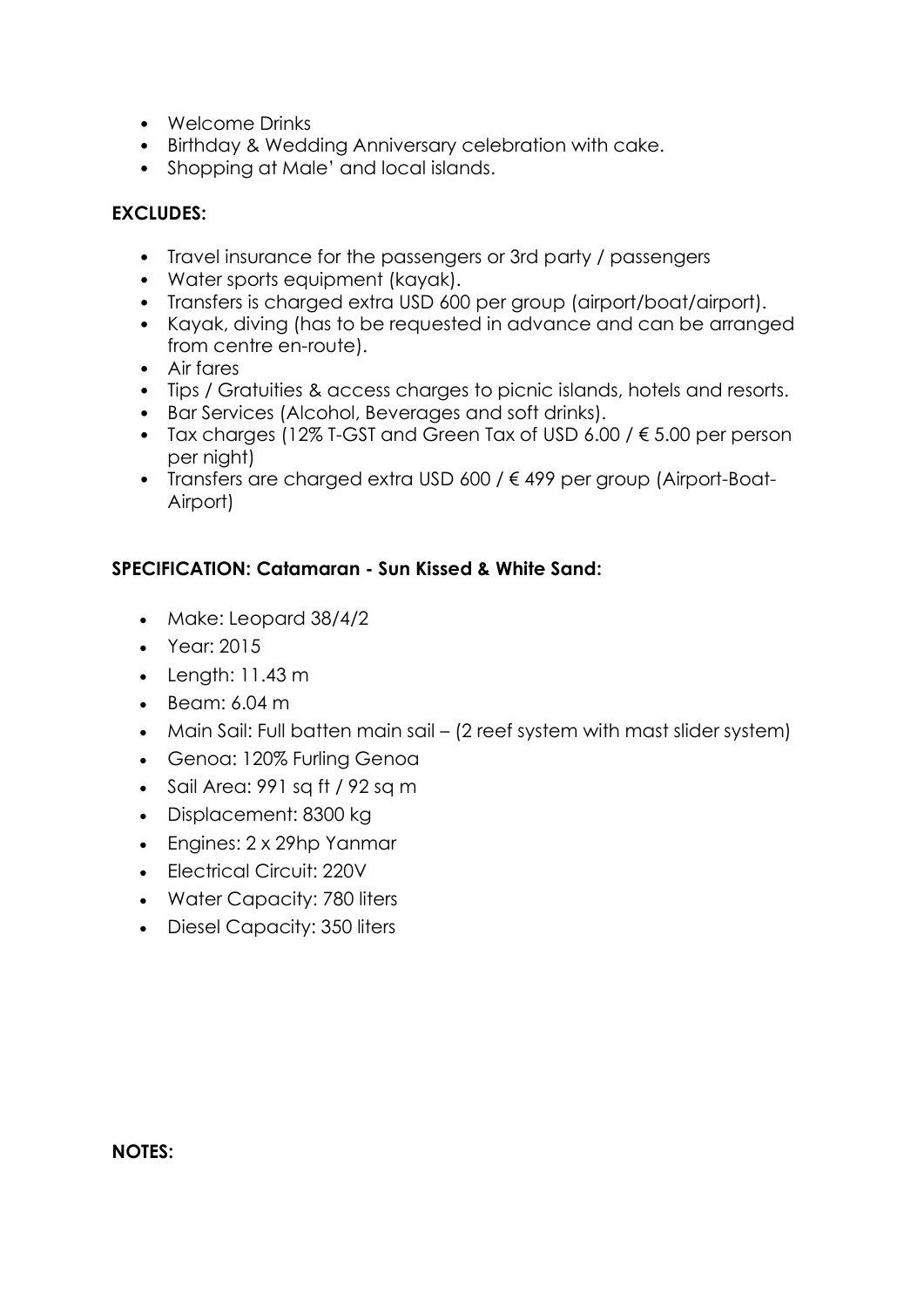- Minimum 10 days for Male' to central atoll charters. Takes about one and half days to sail from Male' to
- Laamu Atoll.
- When booking a 30% of the Payment should be made upon the confirmation within 10 days and
- balance 70% should be settled 90 days before arrival date; otherwise booking will be cancelled automatically.
- All charters start and end in Male
- Check-In 14:00hrs and Check-Out is 08:000 hrs.
- Cruises based in Male', South Male', Vaavu, Meemu, Faafu, Dhaalu, Thaa & Laamu Atoll.
- Generator runs from 18h00 to 06h30 (Air Conditioning works only when the generator is running).
- If you want a Surf Guide you have to provide a cabin for him.
- Surf Support Dhoni can be hired for USD150  $\vert \in 125$  per day plus USD50  $/$   $\in$  42 per day for diesel.
- USD 75 /  $€ 62$  per day for Surf Guide.
- A tip or service charge of **US\$11 / € 9.50 per guest per day** is recommended to be paid (US\$77 per week) by cash to crew. If they are happy could pay more.

#### **CANCELLATION POLICY:**

Cancellations will subject to the below fees accordingly:

- The confirmation 30% of the invoice amount cannot be refunded.
- 90 days prior safari start date 70% of the total amount
- 60 days prior safari start 100% of the total amount

#### **COMPLAINTS, DAMAGES AND REFUNDS:**

- Complaints and claims to be made in written form within 10 working day from the date of departure to the Managing Director.
- Refunds cannot be made on the spot as further investigations is required to be approved.
- During the trip if any items or equipment are damaged or broken by the clients, the boat will charge the guests directly.